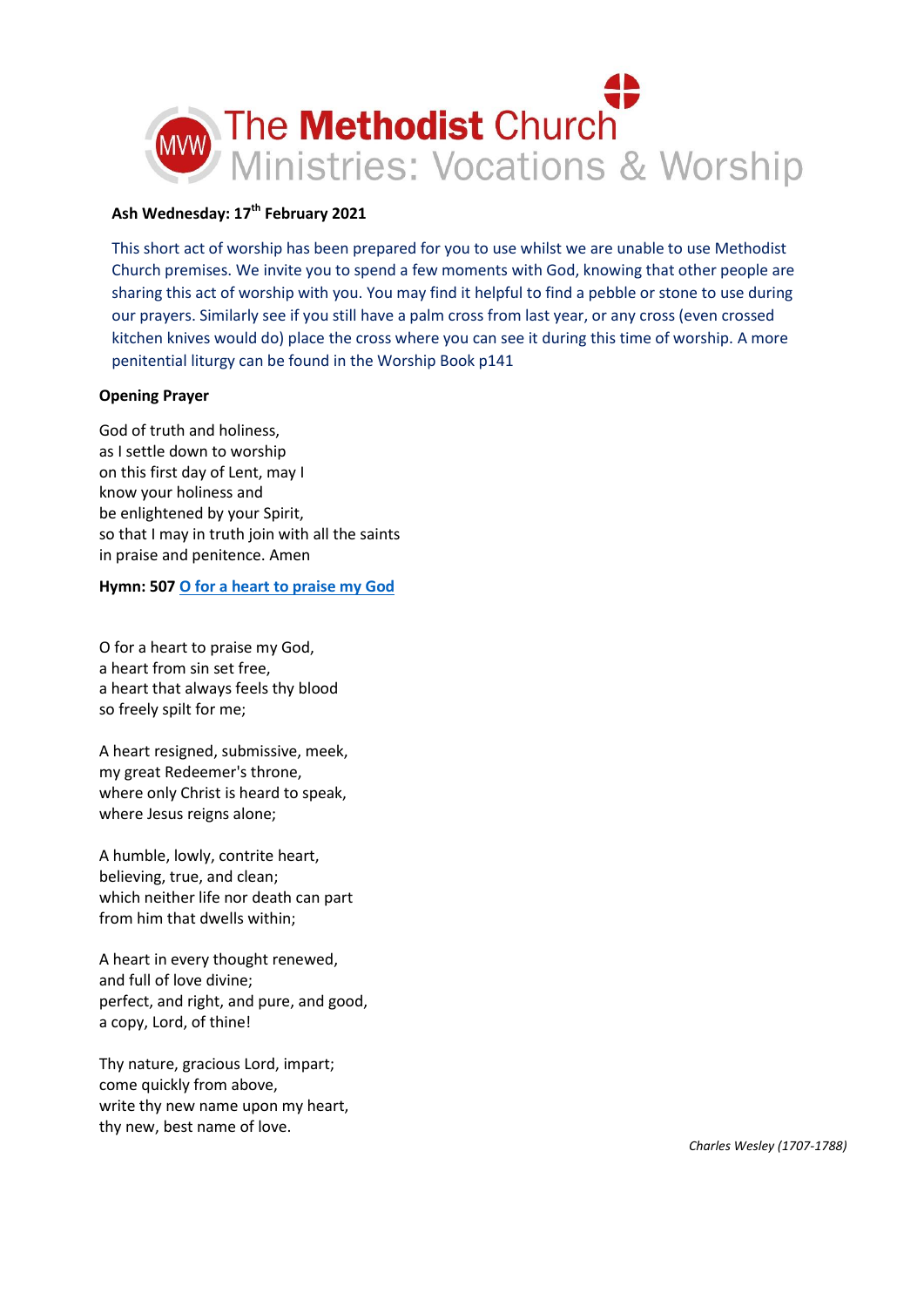Let us pray together….

Almighty God, creator of all and lover of all you have made, we come to worship you. Expand our ideas of holiness, and remind us that we are made in your image, holy and good. Drive from our hearts all that is mean and petty, all that is not good. On this the first day of Lent we come with the matters that trouble our conscience: things we have done or said that did not reflect your goodness in Jesus. Things we could have done but chose not to. Acts of generosity we selfishly refused to do, or to receive. Lord Jesus, Friend of sinners, wash me clean. Holy Spirit, burn away the dross in my life. Heavenly Father, assure me not only of your loving welcome for repentant prodigals, but also of your strength to help me through this Lent. Speak to me now through your Holy Word, that by the Living Word I may be challenged and encouraged, in Jesus my Saviour. Amen

## **Today's Reading from the Old Testament [Isaiah 58:1-11](https://www.biblegateway.com/passage/?search=Isaiah+58%3A1-11&version=NIV)**

**Today's Gospel Reading:** 

**[Matthew 6: 1-6, 16-21](https://www.biblegateway.com/passage/?search=Matthew+6%3A+1-6%2C+16-21&version=NIV)**

# **Time to Reflect**

Ash Wednesday can be an uncomfortable time in worship. Our readings bring us up short – like the questions on our "Methodist Way of Life" commitment cards. Sometimes we are called by God to go back to basics. So some questions for us to reflect on from our readings:

- When have I "pointed the finger"?
- When do I "quarrel and fight"?
- How do I deceive myself and serve my own interest?
- When have I "hidden from other people's needs"?

This Lent what is the fast that the Lord requires of me? Might it be a fast

- From consumerism?
- From planet-damaging activities?
- From self-obsession?

Where is my treasure? What does my heart return to morning by morning? Night by night? Do I speak of good, or of evil?

And lest we forget to hope - a quote from the alternative OT reading

"Return to the Lord, your God, **for God is gracious and merciful**, slow to anger and **abounding in steadfast love**."(Joel 2:13)

Take a time to sit quietly, holding your stone and looking on the cross.

Remember God's promise in Ezekiel 36:26 "I will give you a new heart and put a new spirit in you; I will remove from you your heart of

stone and give you a heart of flesh."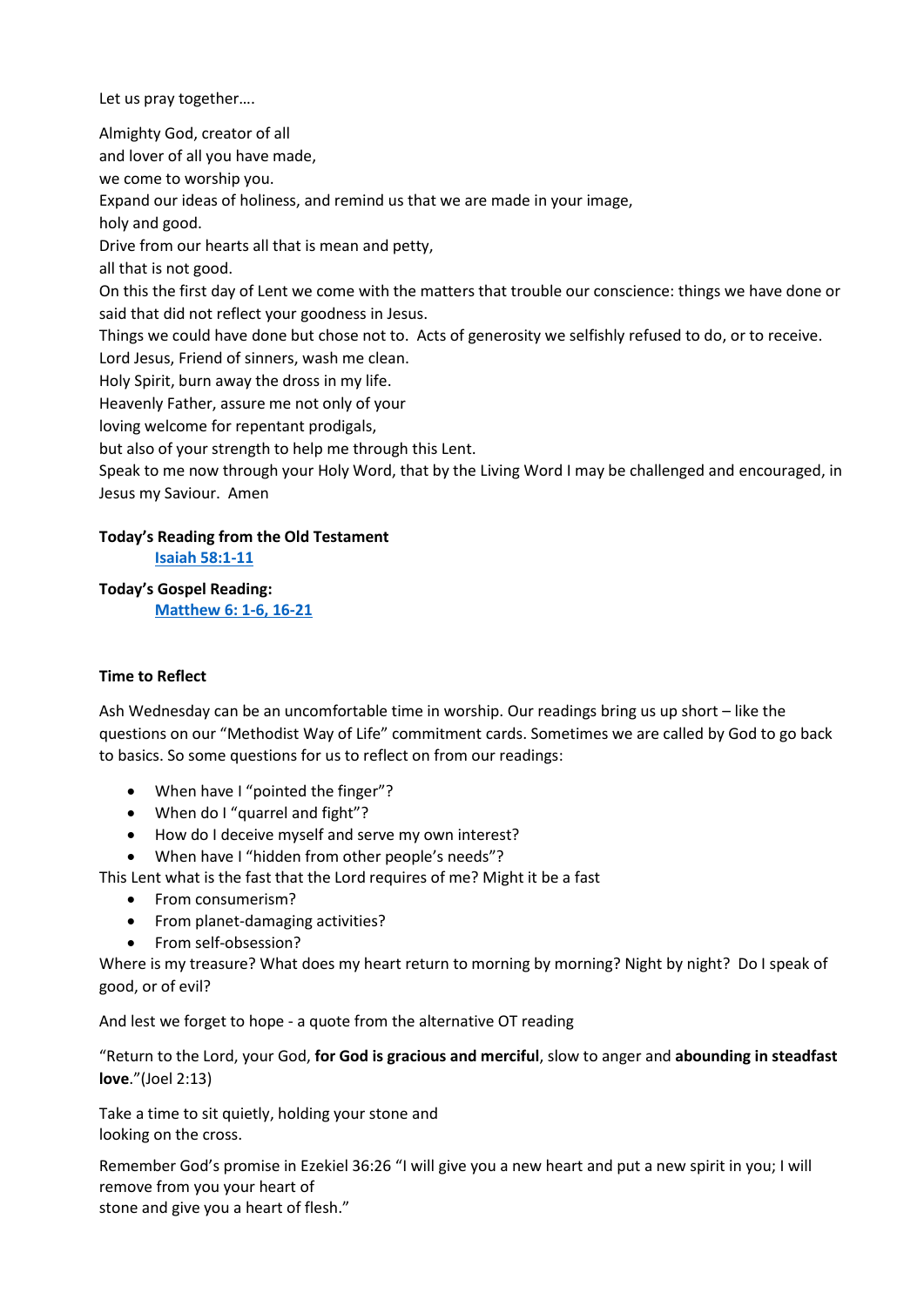## **A time of prayer**

God of the whole world, hear me as I offer my prayers with the whole Church and guide my prayers that through my words and by my deeds your will may be done.

I pray with Methodists around the Connexion using our Prayer Handbook.

On day 17 we pray with the Church of North India and the Church of South India. Thank you for their ecumenical witness to the unity of us all in Christ. May they be a rebuke to any desire to assert my denomination over any other.

We pray for the Lincolnshire District, and I pray for my own District and Circuit.

I thank you for the fellowship I have experienced through my local Methodist Church, and I pray now for people known to me through that church, especially …….

Through my words and by my deeds may your will be done.

I pray for the world around me, especially for the people I have seen on my TV screen.

Holding my stone, I remember those who would throw stones at others, metaphorical and real. You remind me that true religion is both a thing of the heart, between each person and you, but also a thing of community. I pray for those who build community – neighbours who call on me, or who I can phone and support. I pray too for those who struggle with financial issues, especially during this pandemic. Through my words and by my deeds may your will be done.

And as I look on my cross, I remember those who are carrying the burden of suffering today. You knew unfair suffering on your cross Lord Jesus, so you can help us bear our burdens. Help me today with my burden, be it loneliness, illness or something else. Speak to me of your love that overcomes evil, of your hope that gives endurance. Through my words and by my deeds may your will be done.

And I remember those who have died, especially those known to me. I name them now……. May the hope of resurrection comfort those who mourn, and the circle of fellowship warm those in the grip of grief, even as my hand has warmed this stone.

Lord in your mercy: Hear my prayer. Amen

#### **The Lord's Prayer**

*Our Father ……*

### *Hymn: Listen to* **[Beauty for brokenness](https://www.youtube.com/watch?v=ZqDOXfj9W0w)**

Beauty for brokenness, hope for despair, Lord, in your suffering world this is our prayer. Bread for the children, justice, joy, peace, sunrise to sunset, your kingdom increase!

Shelter for fragile lives, cures for their ills, work for all people, trade for their skills; land for the dispossessed, rights for the weak, voices to plead the cause of those who can't speak.

> God of the poor, friend of the weak, give us compassion we pray: melt our cold hearts,